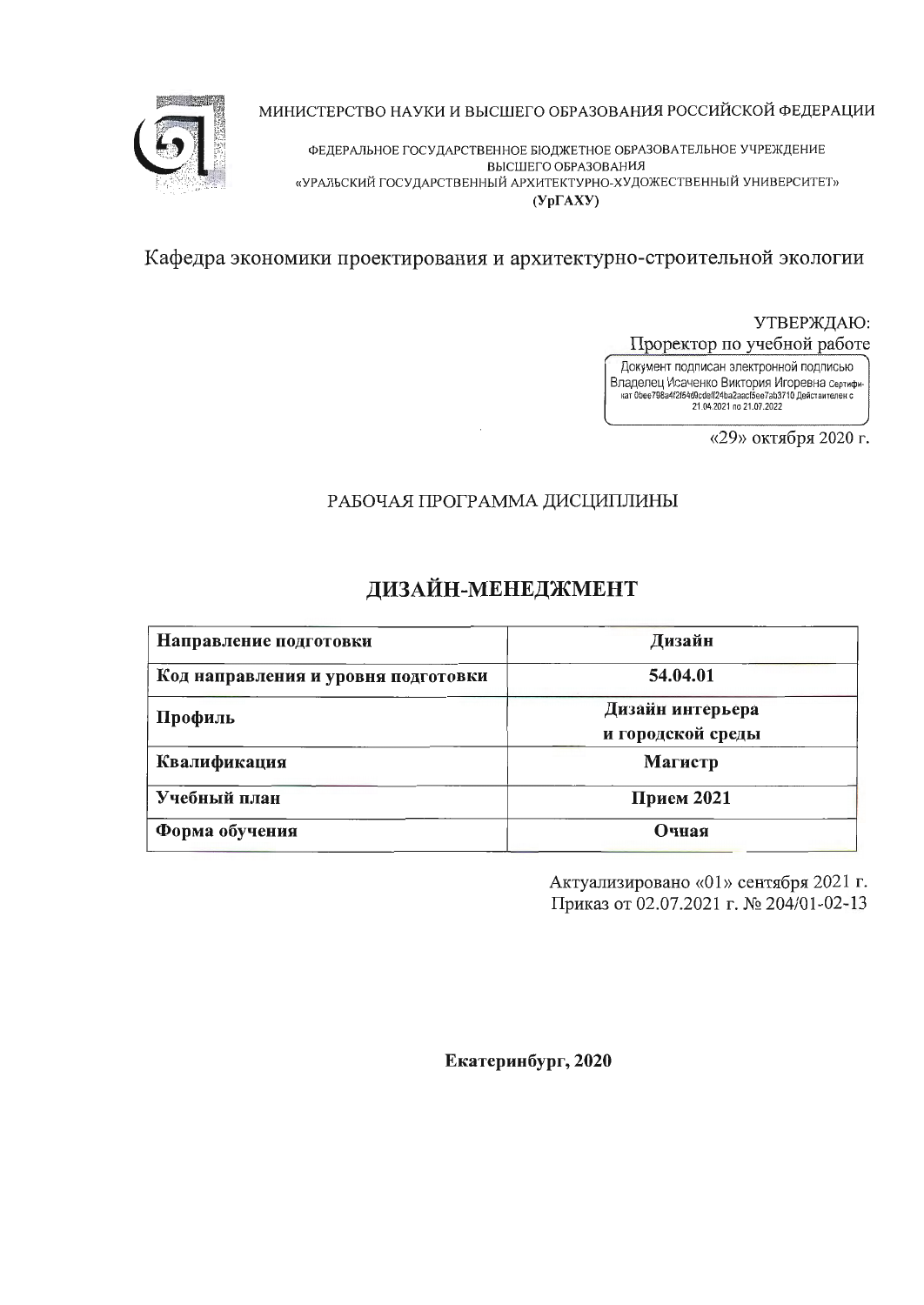#### ОБЩАЯ ХАРАКТЕРИСТИКА ДИСЦИПЛИНЫ  $\mathbf{1}$

# ДИЗАЙН-МЕНЕДЖМЕНТ

#### Место дисциплины в структуре образовательной программы, связи с другими  $1.1$ дисциплинами:

Дисциплина ДИЗАЙН-МЕНЕДЖМЕНТ входит в обязательную часть образовательной программы. Дисциплина базируется на знаниях и умениях, полученных при изучении дисциплин «Дизайн-проектирование», «Бренд-технологии в дизайне». Знания, умения и навыки, полученные в процессе изучения дисциплины, используются в профессиональной деятельности.

#### $1.2$ Краткий план построения процесса изучения дисциплины:

Процесс изучения дисциплины включает лекции, практические занятия, самостоятельную работу. Основные формы интерактивного обучения: работа в командах, мозговой штурм, метод «case study». В ходе изучения дисциплины студенты выполняют практическую работу.

Форма заключительного контроля при промежуточной аттестации - зачет. Для проведения промежуточной аттестации по дисциплине создан фонд оценочных средств.

Оценка по дисциплине носит интегрированный характер, учитывающий результаты оценивания участия студентов в аудиторных занятиях, качества и своевременности выполнения практической работы.

#### Планируемые результаты обучения по дисциплине  $1.3$

Процесс изучения дисциплины направлен на формирование элементов следующих компетенций в соответствии с ФГОС ВО и ОПОП ВО по направлению подготовки 54.04.01 Дизайн:

| Код и наименование компе-     | Индикаторы достижения компетенций                           |
|-------------------------------|-------------------------------------------------------------|
| тенций                        |                                                             |
| УК-2.                         | $YK-2.1$ .                                                  |
| Способен управлять проектом   | знает принципы формирования концепции проекта;              |
| на всех этапах его жизненного | YK-2.2.                                                     |
| цикла                         | знает основные требования, предъявляемые к проектной ра-    |
|                               | боте и критерии оценки результатов проектной деятельности:  |
|                               | $YK-2.3$ .                                                  |
|                               | умеет разрабатывать концепцию проекта, формулируя цель,     |
|                               | задачи, актуальность, значимость (научную, практическую,    |
|                               | методическую и иную в зависимости от типа проекта), ожи-    |
|                               | даемые результаты и возможные сферы их применения.          |
| УК-3.                         | YK-3.1.                                                     |
| Способен организовать и руко- | знает общие формы организации деятельности команды;         |
| водить работой команды, выра- | YK-3.3.                                                     |
| батывая командную стратегию   | знает основы стратегического планирования работы команды    |
| для достижения поставленной   | для достижения поставленной цели;                           |
| цели                          | YK-3.4.                                                     |
|                               | умеет предвидеть результаты (последствия) как личных, так и |
|                               | коллективных действий;                                      |
|                               | YK-3.5.                                                     |
|                               | умеет планировать командную работу, распределять поруче-    |
|                               | ния и делегировать полномочия членам команды;               |
|                               | YK-3.6.                                                     |
|                               | умеет принимать ответственность за общий результат.         |

Таблица 1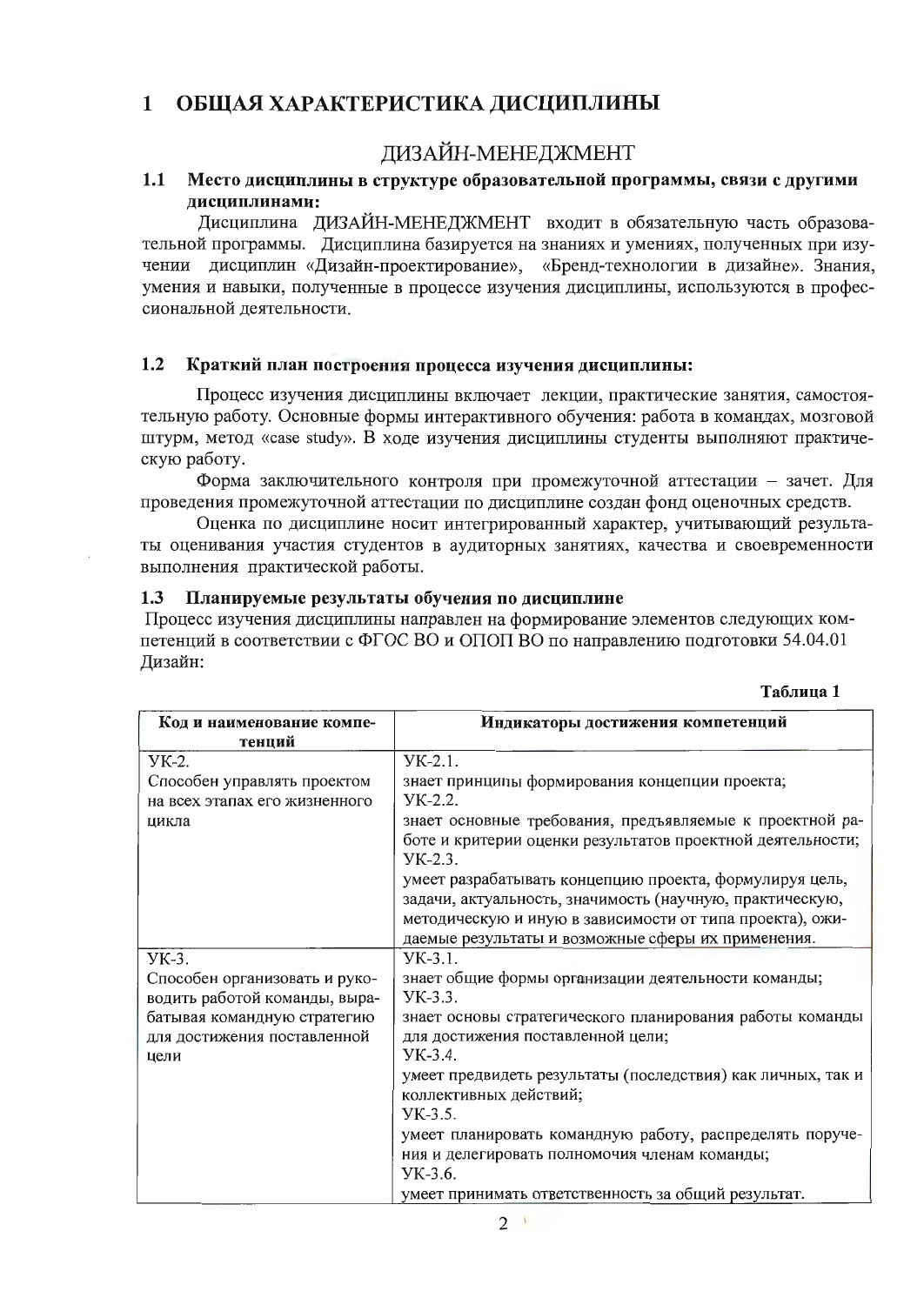| $OIIK-4.$                      | OTIK-4.2.                                                |
|--------------------------------|----------------------------------------------------------|
| Способен организовывать, про-  | умеет профессионально подготовить творческие работы для  |
| водить и участвовать в художе- | участия в выставках, конкурсах, фестивалях (презентация, |
| ственных выставках, конкурсах, | демонстрация, инсталляция и т.д.).                       |
| фестивалях; разрабатывать и    |                                                          |
| реализовывать инновационные    |                                                          |
| художественно-творческие ме-   |                                                          |
| роприятия, презентации, ин-    |                                                          |
| сталляции, проявлять творче-   |                                                          |
| скую инициативу                |                                                          |

В результате изучения дисциплины обучающийся должен:

#### Знать и понимать:

- основные результаты исследований по проблемам проектного управления с ориентацией на клиента;

- сущность стартапа как концепции ведения бизнеса;

- основные экономические, технологические, правовые и пр. ограничения, препятствующие успешному проекту;

- профессиональный, деловой и законодательный контексты интересов общества, заказчиков и пользователей:

- специфику реализации дизайн-проектов.

Уметь:

- использовать подходящие методы и инструменты дизайн-мышления для разработки идеи проекта и его управления;

- осуществлять поиск и оценку новых рыночных возможностей и формировать бизнес-идей;

- формулировать цели проекта, ожидаемые результаты проекта, планировать деятельность по управлению проектом;

- разрабатывать основные документы проекта, осуществить юридическое оформление стартапов;

- организовывать и управлять творческим процессом создания художественного произведения на всех этапах его жизненного цикла;

- координировать взаимодействие основных участников в процессе создания художественного произведения с учетом профессионального разделения труда;

- обосновать целесообразность вложения денежных средств в проект для различных категорий потенциальных инвесторов.

Демонстрировать навыки и опыт деятельности с использованием полученных знаний и умений при анализе и оценке эффективности проектов с учетом имеющихся ограничений

|                                           |              |              |    | Таблица 2 |  |  |
|-------------------------------------------|--------------|--------------|----|-----------|--|--|
|                                           |              | По семестрам |    |           |  |  |
| Трудоемкость дисциплины                   | <b>Bcero</b> |              |    |           |  |  |
| Зачетных единиц (з.е.)                    |              |              |    |           |  |  |
| Часов (час)                               | 72           |              | 72 |           |  |  |
| Контактная работа<br>(минимальный объем): | 24           |              | 24 |           |  |  |
| По видам учебных занятий:                 |              |              |    |           |  |  |
| Аудиторные занятия всего, в т.ч.          | 24           |              | 24 |           |  |  |
| Лекции (Л)                                | 18           |              | 18 |           |  |  |
| Практические занятия (ПЗ)                 |              |              |    |           |  |  |

#### 1.4 Объем дисциплины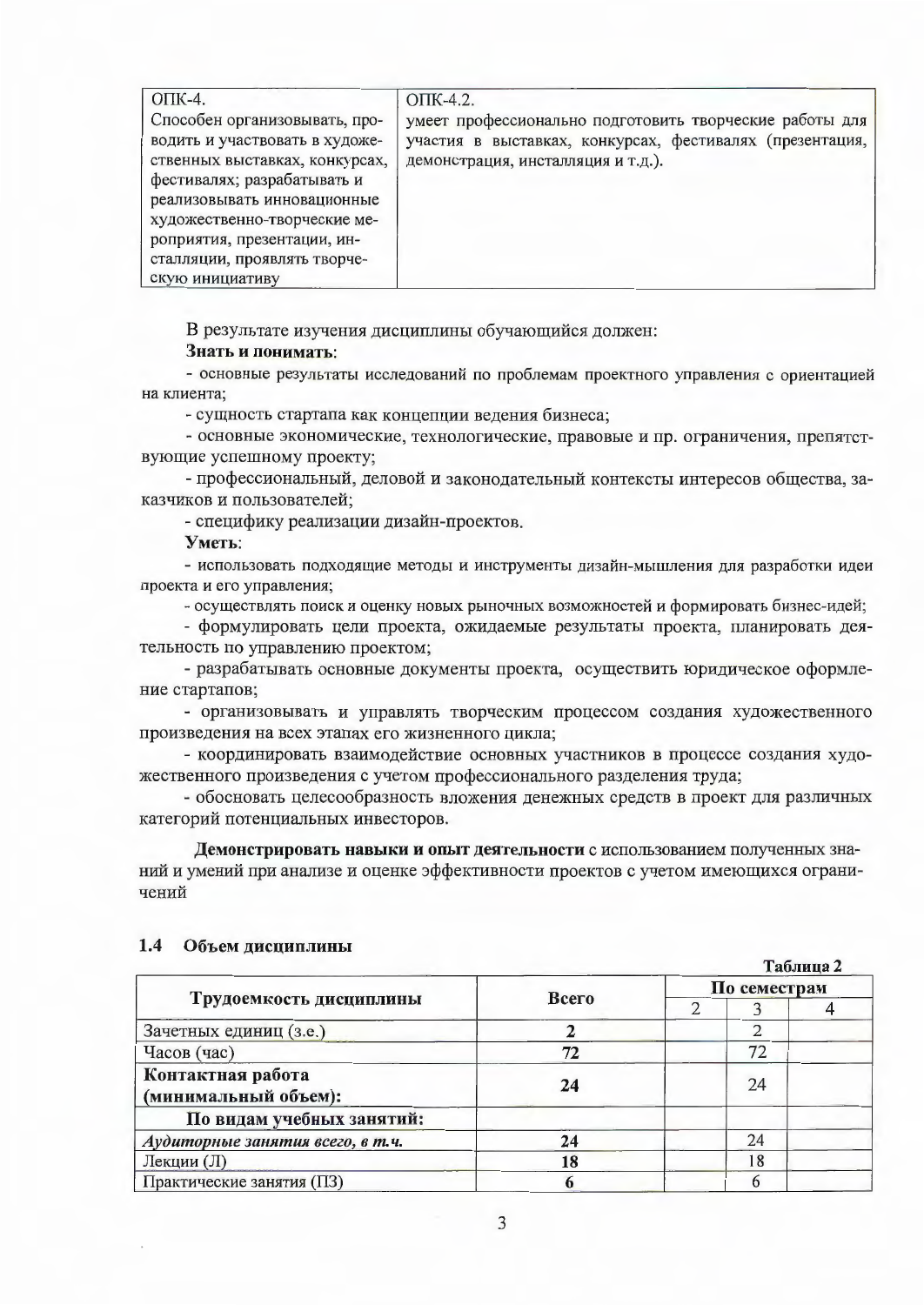|                                                                                     |       | По семестрам |     |   |  |  |
|-------------------------------------------------------------------------------------|-------|--------------|-----|---|--|--|
| Трудоемкость дисциплины                                                             | Всего | 2            | 3   | 4 |  |  |
| Семинары (С)                                                                        |       |              |     |   |  |  |
| Другие виды занятий (Др)                                                            |       |              |     |   |  |  |
| Консультации (10% от Л, ПЗ, С, Др)                                                  |       |              |     |   |  |  |
| Самостоятельная работа всего, в т.ч.                                                | 48    |              | 48  |   |  |  |
| Курсовой проект (КП)                                                                |       |              |     |   |  |  |
| Курсовая работа (KP)                                                                |       |              |     |   |  |  |
| Расчетно-графическая работа (РГР)                                                   |       |              |     |   |  |  |
| Графическая работа (ГР)                                                             |       |              |     |   |  |  |
| Расчетная работа (PP)                                                               |       |              |     |   |  |  |
| Реферат $(P)$                                                                       |       |              |     |   |  |  |
| Практическая внеаудиторная (домашняя)<br>работа (ПВР, ДР)                           | 40    |              | 40  |   |  |  |
| Творческая работа (эссе, клаузура)                                                  |       |              |     |   |  |  |
| Подготовка к контрольной работе                                                     |       |              |     |   |  |  |
| Подготовка к экзамену, зачету                                                       | 8     |              | 8   |   |  |  |
| Другие виды самостоятельных занятий                                                 |       |              |     |   |  |  |
| (подготовка к занятиям)                                                             |       |              |     |   |  |  |
| Форма промежуточной аттестации по дис-<br>циплине (зачет, зачет с оценкой, экзамен) | Зачет |              | Зач |   |  |  |

# 2 СОДЕРЖАНИЕ ДИСЦИПЛИНЫ

Таблица 3

 $\overline{\phantom{a}}$ 

| Код<br>раздела,<br>темы | Раздел, тема, содержание дисциплины                                                                                                                              |  |  |  |  |  |
|-------------------------|------------------------------------------------------------------------------------------------------------------------------------------------------------------|--|--|--|--|--|
| T.1                     | ДИЗАЙН И ИННОВАЦИИ                                                                                                                                               |  |  |  |  |  |
|                         | Введение в дизайн и инновации на основе дизайна. Роль дизайна в компании.                                                                                        |  |  |  |  |  |
|                         | Типы добавленной стоимости, создаваемые системой дизайна. Методы и тех-                                                                                          |  |  |  |  |  |
|                         | нологии, применяемые в дизайн-процессе. Использование дизайн-процесса                                                                                            |  |  |  |  |  |
|                         | для создания инновационных решений                                                                                                                               |  |  |  |  |  |
| T.2                     | УПРАВЛЕНИЕ ПРОЕКТАМИ В СФЕРЕ ДИЗАЙНА: ОСНОВНЫЕ ПОНЯТИЯ                                                                                                           |  |  |  |  |  |
|                         | Особенности управление дизайн-проектами. Внешняя и внутренняя среда проек-                                                                                       |  |  |  |  |  |
|                         | та. Цели проекта. Требования к проекту. Жизненный цикл и фазы управления проек-                                                                                  |  |  |  |  |  |
|                         | том. Этапы инвестиционного проекта.                                                                                                                              |  |  |  |  |  |
| <b>T.3</b>              | СТАРТАП КАК СПОСОБ ОРГАНИЗАЦИИ ИННОВАЦИОННОГО ПРОЕКТА                                                                                                            |  |  |  |  |  |
|                         | Понятия стартапа и особенности его функционирования. Стратегии создания старта-                                                                                  |  |  |  |  |  |
|                         | па. Инструменты бизнес-моделирования стартапа. Юридическое оформление старта-                                                                                    |  |  |  |  |  |
|                         | па.                                                                                                                                                              |  |  |  |  |  |
| T.4                     | ПОДГОТОВКА И ОБОСНОВАНИЕ ПРОЕКТА                                                                                                                                 |  |  |  |  |  |
|                         | Предварительный анализ и инициация проекта. Бизнес-процесс подготовки и обосно-<br>вания проекта. Анализ потенциального спроса и конкурентоспособности продукции |  |  |  |  |  |
|                         | проекта. Описание продукта. Разработка плана проекта. Процессы планирования: оп-                                                                                 |  |  |  |  |  |
|                         | ределение перечня операций; оценка длительности, ресурсов, стоимости, персонала,                                                                                 |  |  |  |  |  |
|                         | планирование взаимодействия.                                                                                                                                     |  |  |  |  |  |
| <b>T.5</b>              | УПРАВЛЕНИЕ ОТНОШЕНИЯМИ СО СТЕЙКХОЛДЕРАМИ ПРОЕКТА                                                                                                                 |  |  |  |  |  |
|                         | Система стейкхолдеров проекта (инвесторы, партнеры, команда проекта, органы гос.                                                                                 |  |  |  |  |  |
|                         | власти, СМИ и пр.). Функции стейкхолдеров проекта. Управление отношениями со                                                                                     |  |  |  |  |  |
|                         | стейкхолдерами проекта.                                                                                                                                          |  |  |  |  |  |
| <b>T.6</b>              |                                                                                                                                                                  |  |  |  |  |  |
|                         | УПРАВЛЕНИЕ КОМАНДОЙ ПРОЕКТА                                                                                                                                      |  |  |  |  |  |
|                         | Основные принципы и организационные аспекты формирования эффективной коман-<br>лы. Основные полхолы формирования и примерный состав команлы. Основные ха-        |  |  |  |  |  |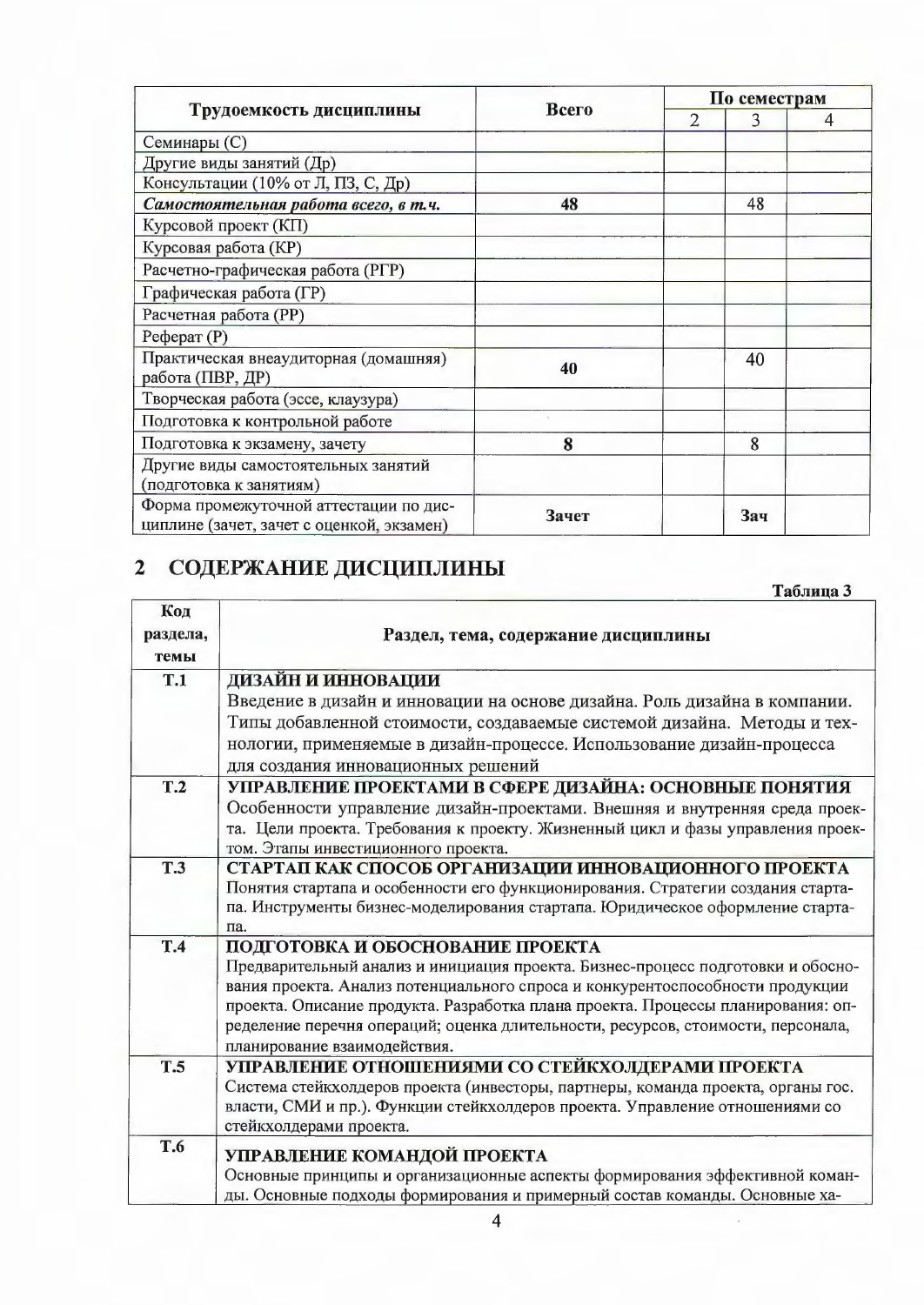|            | рактеристики формируемой команды                                               |
|------------|--------------------------------------------------------------------------------|
| <b>T.7</b> | РАЗРАБОТКА СТРАТЕГИИ ФИНАНСИРОВАНИЯ ПРОЕКТА/СТАРТАПА                           |
|            | Оценка стоимости проекта. Планирование затрат по проекту/стартапу. Источ-      |
|            | ники финансирования проектов/стартапов. Анализ доступных источников фи-        |
|            | нансирования. Критерии, влияющие на выбор источников финансирования.           |
|            | Оценка эффективности проектов/стартапов                                        |
| <b>T.8</b> | УПРАВЛЕНИЕ РИСКАМИ ПРОЕКТОВ/СТАРТАПОВ                                          |
|            | Виды проектных рисков и факторов риска. Методы оценки риска проекта. Неопреде- |
|            | ленность окружения проекта как фактор риска. Основные риски стартапов.         |
| <b>T.9</b> | ПРОДВИЖЕНИЕ ПРОЕКТОВ                                                           |
|            | Представление проекта инвесторам. Продвижение продукции проекта/стартапа.      |

# 3 РАСПРЕДЕЛЕНИЕ УЧЕБНОГО ВРЕМЕНИ

#### $3.1$ Распределение аудиторных занятий и самостоятельной работы по разделам дисциплины  $To6 = 4$

|                |                                               |                                                                       |        |                                          |                                            |                             |                       | 1 амет <i>к</i> а т |
|----------------|-----------------------------------------------|-----------------------------------------------------------------------|--------|------------------------------------------|--------------------------------------------|-----------------------------|-----------------------|---------------------|
|                |                                               |                                                                       |        |                                          | Аудиторные занятия<br>(час.)               |                             |                       |                     |
| Семестр        | Неделя семестра<br>Раздел дисциплины,<br>тема | ВСЕГО                                                                 | Лекции | Практ.<br>заня-<br>тия.<br>семи-<br>нары | В том<br>числе в<br>форме<br>практ.<br>под | Самост.<br>работа<br>(час.) | Оценочные<br>средства |                     |
| 3              | $\mathbf{1}$                                  | ДИЗАЙН И ИННОВАЦИИ                                                    | 6      | $\overline{2}$                           |                                            |                             | $\overline{4}$        |                     |
| 3              | $\overline{2}$                                | УПРАВЛЕНИЕ ПРОЕКТА-<br>МИ В СФЕРЕ ДИЗАЙНА:<br><b>ОСНОВНЫЕ ПОНЯТИЯ</b> | 6      | $\overline{2}$                           |                                            |                             | $\overline{4}$        |                     |
| 3              | 3                                             | СТАРТАП КАК СПОСОБ<br>ОРГАНИЗАЦИИ ИННО-<br>ВАЦИОННОГО ПРОЕКТА         | 6      | $\overline{2}$                           |                                            |                             | $\overline{4}$        | $\Pi$ P             |
| 3              | $4 - 5$                                       | ПОДГОТОВКА И ОБОС-<br>НОВАНИЕ ПРОЕКТА                                 | 12     | $\overline{2}$                           | $\overline{2}$                             |                             | 8                     | $\Pi$ P             |
| 3              | 6                                             | УПРАВЛЕНИЕ ОТНОШЕ-<br>НИЯМИ СО СТЕЙКХОЛ-<br>ДЕРАМИ ПРОЕКТА            | 6      | $\overline{2}$                           |                                            |                             | $\overline{4}$        | $\Pi$ P             |
| 3              | $\overline{7}$                                | УПРАВЛЕНИЕ КОМАН-<br>ДОЙ ПРОЕКТА                                      | 6      | $\overline{2}$                           |                                            |                             | $\overline{4}$        | $\Pi$               |
| $\overline{3}$ | $8-9$                                         | РАЗРАБОТКА СТРАТЕГИИ<br><b>ФИНАНСИРОВАНИЯ</b><br>ΠΡΟΕΚΤΑ/ΣΤΑΡΤΑΠΑ     | 12     | $\overline{2}$                           | $\overline{2}$                             |                             | 8                     | $\Pi$               |
| $\overline{3}$ | 10                                            | УПРАВЛЕНИЕ РИСКАМИ<br><b>ПРОЕКТОВ/СТАРТАПОВ</b>                       | 6      | $\overline{2}$                           |                                            |                             | $\overline{4}$        | $\Pi$               |
| $\overline{3}$ |                                               | 11-12 ПРОДВИЖЕНИЕ ПРОЕК-<br><b>TOB</b>                                | 12     | $\overline{2}$                           | $\overline{2}$                             |                             | 8                     | $\Pi$               |
|                |                                               | Итого:                                                                | 72     | 18                                       | 6                                          |                             | 48                    | 3                   |

# 3.2 Другие виды занятий

Не предусмотрено

### 3.3 Мероприятия самостоятельной работы и текущего контроля

### 3.3.1 Примерный перечень тем практической работы

Итоговая практическая работа на тему «Разработка и продвижение проекта/стартапа» выполняется студентами самостоятельно или в группе по 2-3 человека. Объектом иссле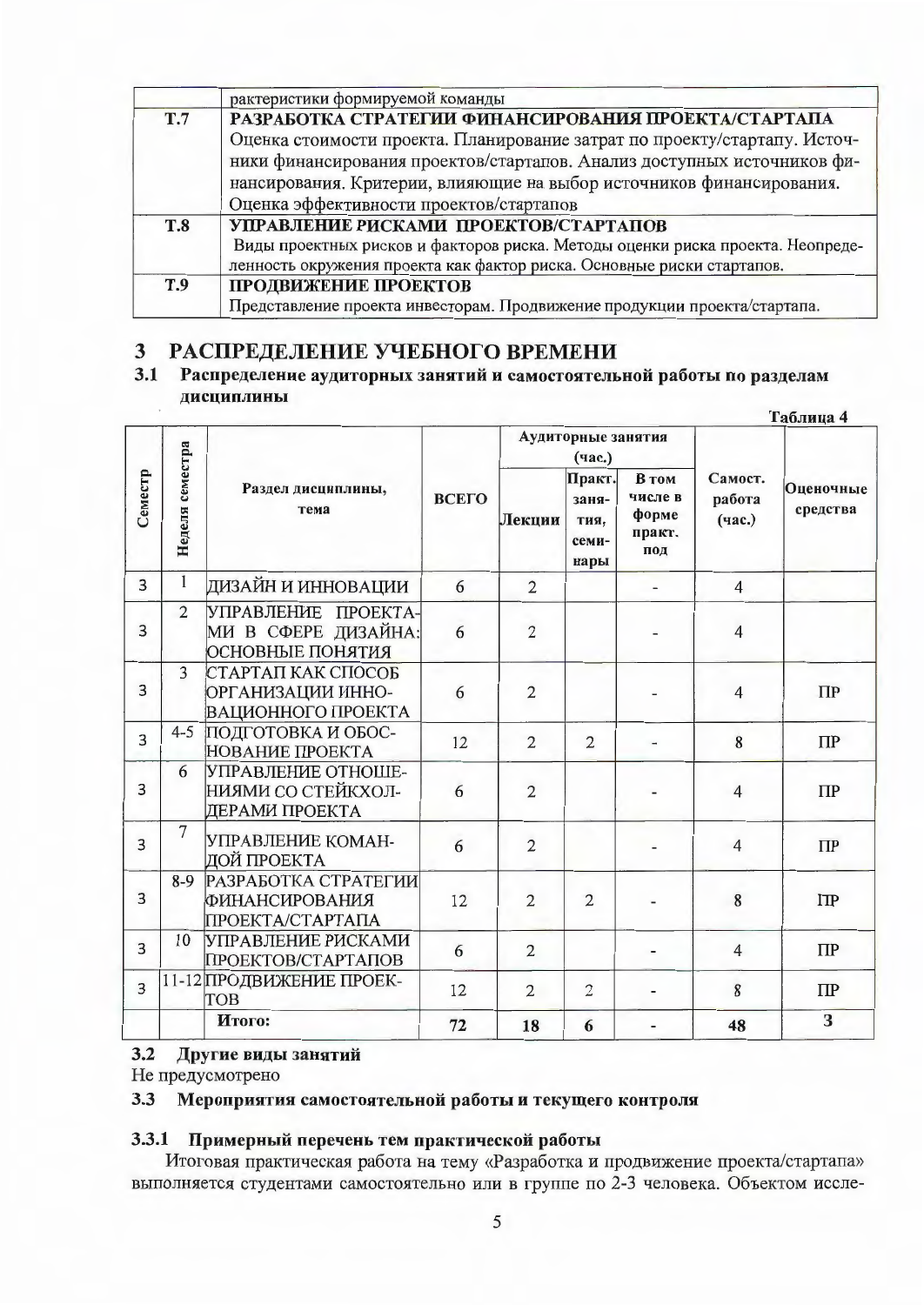дования выбирается любой проект, связанный с будущей профессиональной деятельностью (организация выставок, открытие бизнеса, проведение мастер-класса и пр.).

 $\mathbf{r}$   $\mathbf{r}$ 

|  | 4 ПРИМЕНЯЕМЫЕ ТЕХНОЛОГИИ ОБУЧЕНИЯ |  |  |
|--|-----------------------------------|--|--|
|--|-----------------------------------|--|--|

|                                                   |                           |            |                          |           |                          |                              |                             |                       |                       |                                                                                         |                                    |                             |                                             | таолица э                               |                         |
|---------------------------------------------------|---------------------------|------------|--------------------------|-----------|--------------------------|------------------------------|-----------------------------|-----------------------|-----------------------|-----------------------------------------------------------------------------------------|------------------------------------|-----------------------------|---------------------------------------------|-----------------------------------------|-------------------------|
|                                                   |                           |            |                          |           | Активные методы обучения |                              |                             |                       |                       | Дистанционные технологии и элек-                                                        |                                    |                             |                                             |                                         |                         |
|                                                   |                           |            |                          |           |                          |                              |                             |                       |                       |                                                                                         |                                    |                             | тронное обучение                            |                                         |                         |
| Код<br>разде-<br>ла, те-<br>МЫ<br>дисци-<br>плины | Компьютерное тестирование | Кейс-метод | Деловая или ролевая игра | Портфолио | Работа в команде         | Метод развивающей кооперации | Балльно-рейтинговая система | Другие методы (какие) | Другие методы (какие) | щенные в системе электронного обуче-<br>Электронные учебные курсы, разме-<br>ния Moodle | Виртуальные практикумы и тренажеры | Вебинары и видеоконференции | Асинхронные web-конференции и семи-<br>нары | Совместная работа и разработка контента | Другие (указать, какие) |
| <b>T.1</b>                                        |                           |            |                          |           |                          |                              |                             |                       |                       |                                                                                         |                                    |                             |                                             |                                         |                         |
| T.2                                               |                           |            |                          |           |                          |                              |                             |                       |                       |                                                                                         |                                    |                             |                                             |                                         |                         |
| <b>T.3</b>                                        |                           |            |                          |           |                          |                              |                             |                       |                       |                                                                                         |                                    |                             |                                             |                                         |                         |
| T.4                                               |                           |            |                          |           |                          |                              |                             |                       |                       |                                                                                         |                                    |                             |                                             |                                         |                         |
| <b>T.5</b>                                        |                           |            |                          |           |                          |                              |                             |                       |                       |                                                                                         |                                    |                             |                                             |                                         |                         |
| T.6                                               |                           |            |                          |           |                          |                              |                             |                       |                       |                                                                                         |                                    |                             |                                             |                                         |                         |
|                                                   |                           |            |                          |           |                          |                              |                             |                       |                       |                                                                                         |                                    |                             |                                             |                                         |                         |

#### УЧЕБНО-МЕТОДИЧЕСКОЕ И ИНФОРМАЦИОННОЕ ОБЕСПЕ- $5<sup>5</sup>$ ЧЕНИЕ ДИСЦИПЛИНЫ

# 5.1 Рекомендуемая литература

# 5.1.1 Основная литература

- Управление проектами: учебник и практикум для академического бакалавриата / 1. Балашов А.И., Рогова Е.М., Тихонова М.В., Ткаченко Е.А. Научная школа: Национальный исследовательский университет «Высшая школа экономики» - М.:, 2018. https://biblio-online.ru/viewer/3E4A8BB0-AF83-41F8-B6C9-Режим доступа: D8BD411AA056/upravlenie-proektami#page/4
- 2. Управление проектами (проектный менеджмент): учебное пособие / Поташева Г.А. -ИНФРА-М, 224  $c.$ Режим доступа: http:  $M$ .: НИЦ 2016.  $\qquad \qquad -$ //znanium.com/catalog.php?bookinfo=930921.

# 5.1.2. Дополнительная литература

- Управление проектами: учебник и практикум/ Анатолий Зуб.-М.: Издательство 1. Юрайт, 2016 г.-424 с.
- 2. Сбоева, И.А. Стратегический маркетинг инновационного продукта: учебное пособие / И.А. Сбоева. - Йошкар-Ола: ПГТУ, 2019. - 204 с. 174-175. [Электронный реcypc]. - URL: http://biblioclub.ru/index.php?page=book&id=560559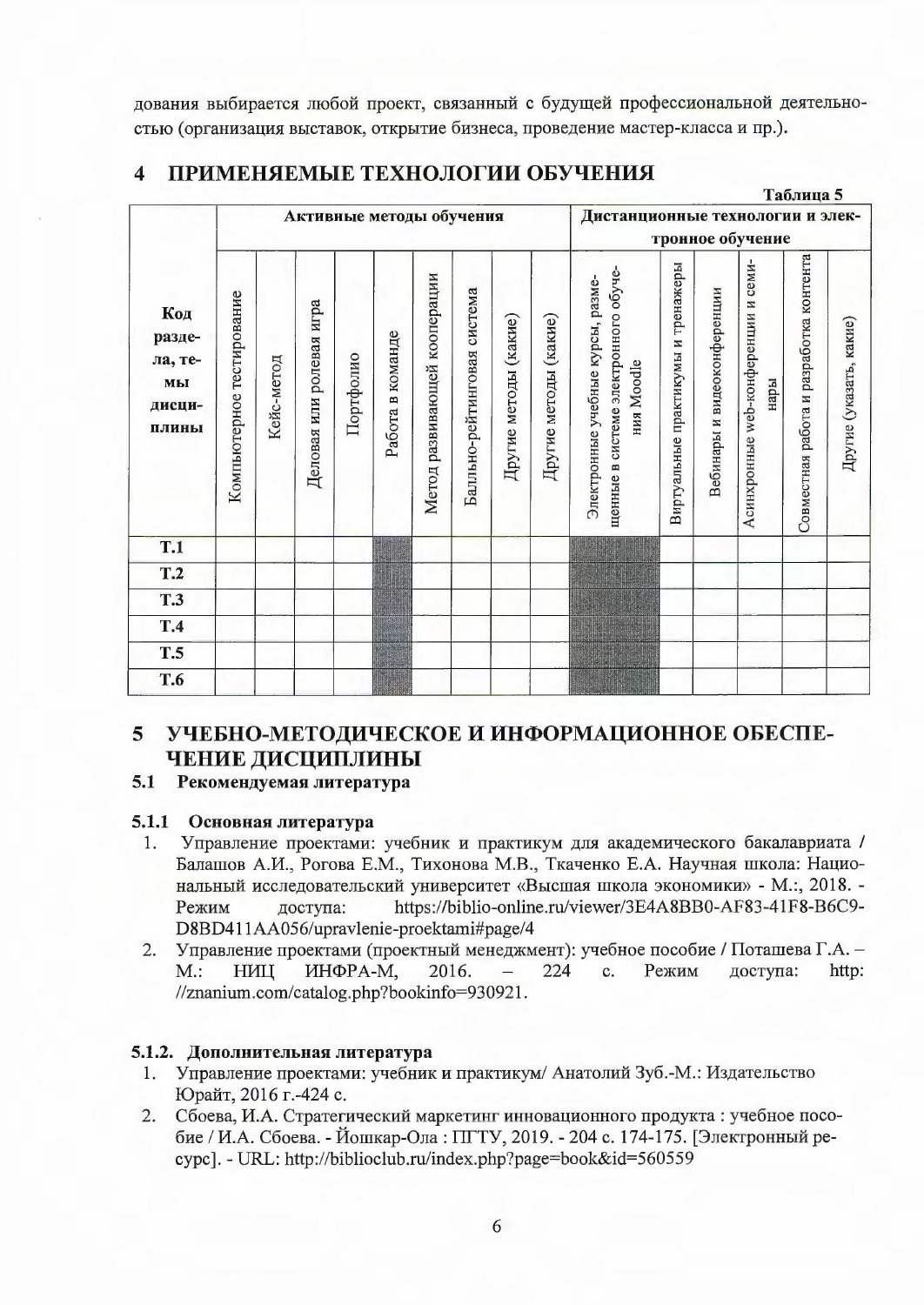- Романов, А.А. Маркетинг: учебное пособие / А.А. Романов, В.П. Басенко, 3. Б.М. Жуков. - М.: Дашков и К°, 2018. - 440 с. [Электронный ресурс]. -URL: http://biblioclub.ru/index.php?page=book&id=496077
- 4. Магомедов, Ш.Ш. Управление товарным ассортиментом и запасами: учебник / Ш.Ш. Магомедов. - М. : Дашков и К°, 2019. - 176 с. [Электронный ресурс]. -URL: http://biblioclub.ru/index.php?page=book&id=496208
- Потехина Е.В. Ценообразование: практикум/ 5.  $E.B.$ Потехина: СибГУ им. М.Ф.Решетнева.-Красноярск, 2019.-86  $c -$ Режим доступа: https://e.lanbook.com/reader/book/147559/#2

#### Учебно-методическое обеспечение для самостоятельной работы  $5.2$ Не используются

 $5.3$ Перечень информационных технологий, используемых при осуществлении образовательного процесса по дисциплине, включая перечень программного обеспечения и информационных справочных систем\*

# 5.3.1 Перечень программного обеспечения

|                |                  |                        | Таблица 6        |
|----------------|------------------|------------------------|------------------|
| Тип ПО         | Название         | Источник               | Доступность      |
|                |                  |                        | для студен-      |
|                |                  |                        | <b>TOB</b>       |
| Прикладное ПО/ | Microsoft Office | Лицензионная программа | Доступно         |
| Офисный пакет  |                  |                        | в компьютерном   |
|                |                  |                        | классе и в ауди- |
|                |                  |                        | ториях для само- |
|                |                  |                        | стоятельной ра-  |
|                |                  |                        | боты УрГАХУ      |

# 5.3.2 Базы данных и информационные справочные системы

- Университетская библиотека. Режим доступа: http://biblioclub.ru/
- Справочная правовая система «КонсультантПлюс». Режим доступа: http://www.consultant.ru/
- Справочная правовая система «Гарант». Режим доступа: http://garant.ru
- Научная электронная библиотека. Режим доступа: https://elibrary.ru/
- Электронно-библиотечная система «ZNANIUM.COM». Режим доступа: http:// znanium.com - Электронная библиотечная система «ЭБС ЮРАЙТ». Режим доступа: https://biblio-online.ru/
- Электронно-библиотечная система Издательства Лань (ЭБС). Режим доступа: https://e.lanbook.com/
- Реферативная база данных рецензируемой литературы Scopus. Режим доступа: https://www.scopus.com
- Политематическая реферативно-библиографическая и наукометрическая (библиометрическая) база данных Web of Science. Режим доступа: http://.webofknowledge.com

#### $5.4$ Электронные образовательные ресурсы Управление проектом. Электронный учебный курс. Режим доступа: https://moodle.usaaa.ru/course/view.php?id=461

#### МЕТОДИЧЕСКИЕ УКАЗАНИЯ ДЛЯ ОБУЧАЮЩИХСЯ ПО ОС-6 ВОЕНИЮ ДИСЦИПЛИНЫ

Студент обязан:

 $1)$  знать: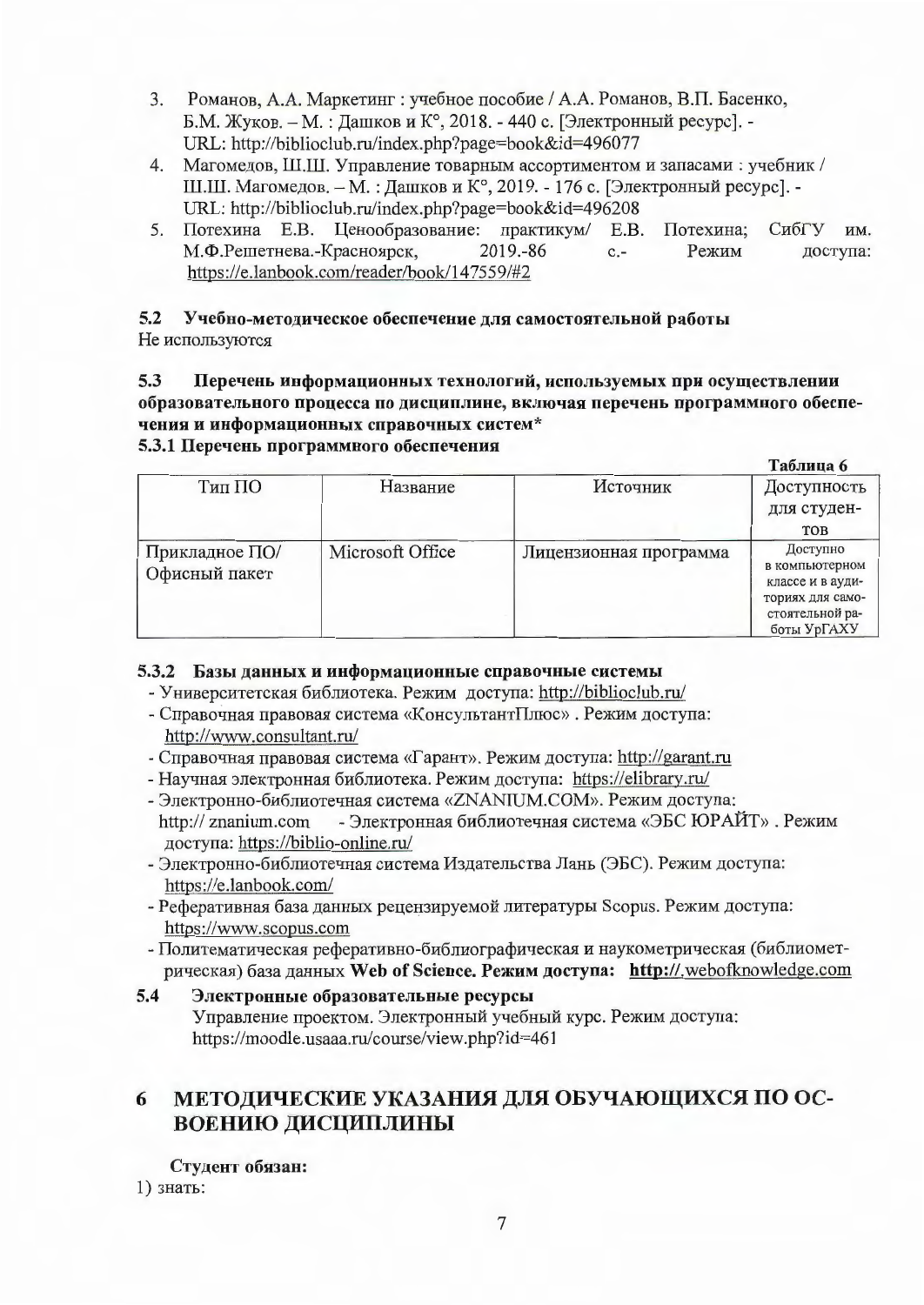- график учебного процесса по дисциплине (календарный план аудиторных занятий и план-график самостоятельной работы);
- порядок формирования итоговой оценки по дисциплине; (преподаватель на первом занятии по дисциплине знакомит студентов с перечисленными организационно-методическими материалами);
- 2) посещать все виды аудиторных занятий (преподаватель контролирует посещение всех видов занятий), вести самостоятельную работу по дисциплине, используя литературу, рекомендованную в рабочей программе дисциплины и преподавателем (преподаватель передает список рекомендуемой литературы студентам);
- 3) готовиться и активно участвовать в аудиторных занятиях, используя рекомендованную литературу и методические материалы;
- 4) своевременно и качественно выполнять все виды аудиторных и самостоятельных работ, предусмотренных графиком учебного процесса по дисциплине (преподаватель ведет непрерывный мониторинг учебной деятельности студентов);
- 5) в случае возникновения задолженностей по текущим работам своевременно до окончания семестра устранить их, выполняя недостающие или исправляя не зачтенные работы, предусмотренные графиком учебного процесса (преподаватель на основе данных мониторинга учебной деятельности своевременно предупреждает студентов о возникших задолженностях и необходимости их устранения).

#### $\overline{7}$ МАТЕРИАЛЬНО-ТЕХНИЧЕСКОЕ ОБЕСПЕЧЕНИЕ ДИСЦИПЛИ-HЫ

В качестве материально-технического обеспечения дисциплины используются оборудованные аудитории (доска, экран, проектор, компьютер, аудиторные столы и стулья).

#### 8 ФОНД ОЦЕНОЧНЫХ СРЕДСТВ ДЛЯ ПРОВЕДЕНИЯ ПРОМЕЖУТОЧНОЙ **АТТЕСТАЦИИ**

Фонд оценочных средств предназначен для оценки:

- 1) соответствия фактически достигнутых каждым студентом результатов изучения дисциплины результатам, запланированным в формате дескрипторов «знать, уметь, иметь навыки» (п.1.4) и получения интегрированной оценки по дисциплине;
- 2) уровня формирования элементов компетенций, соответствующих этапу изучения дисциплины.

# 8.1. КРИТЕРИИ ОЦЕНИВАНИЯ РЕЗУЛЬТАТОВ КОНТРОЛЬНО-ОЦЕНОЧНЫХ МЕРОПРИЯТИЙ ТЕКУЩЕЙ И ПРОМЕЖУТОЧНОЙ АТТЕСТАЦИИ ПО ДИС-ЦИПЛИНЕ

8.1.1 Уровень формирования элементов компетенций, соответствующих этапу изучения дисциплины, оценивается с использованием следующих критериев и шкалы оценок\*

| Критерии             |            | Шкала оценок                              |  |  |
|----------------------|------------|-------------------------------------------|--|--|
| Оценка по дисциплине |            | Уровень освоения элементов<br>компетенций |  |  |
| Отлично              |            | Высокий                                   |  |  |
| Хорошо               | Зачтено    | Повышенный                                |  |  |
| Удовлетворительно    |            | Пороговый                                 |  |  |
| Неудовлетворительно  | Не зачтено | Элементы не освоены                       |  |  |

\*) описание критериев см. Приложение 1.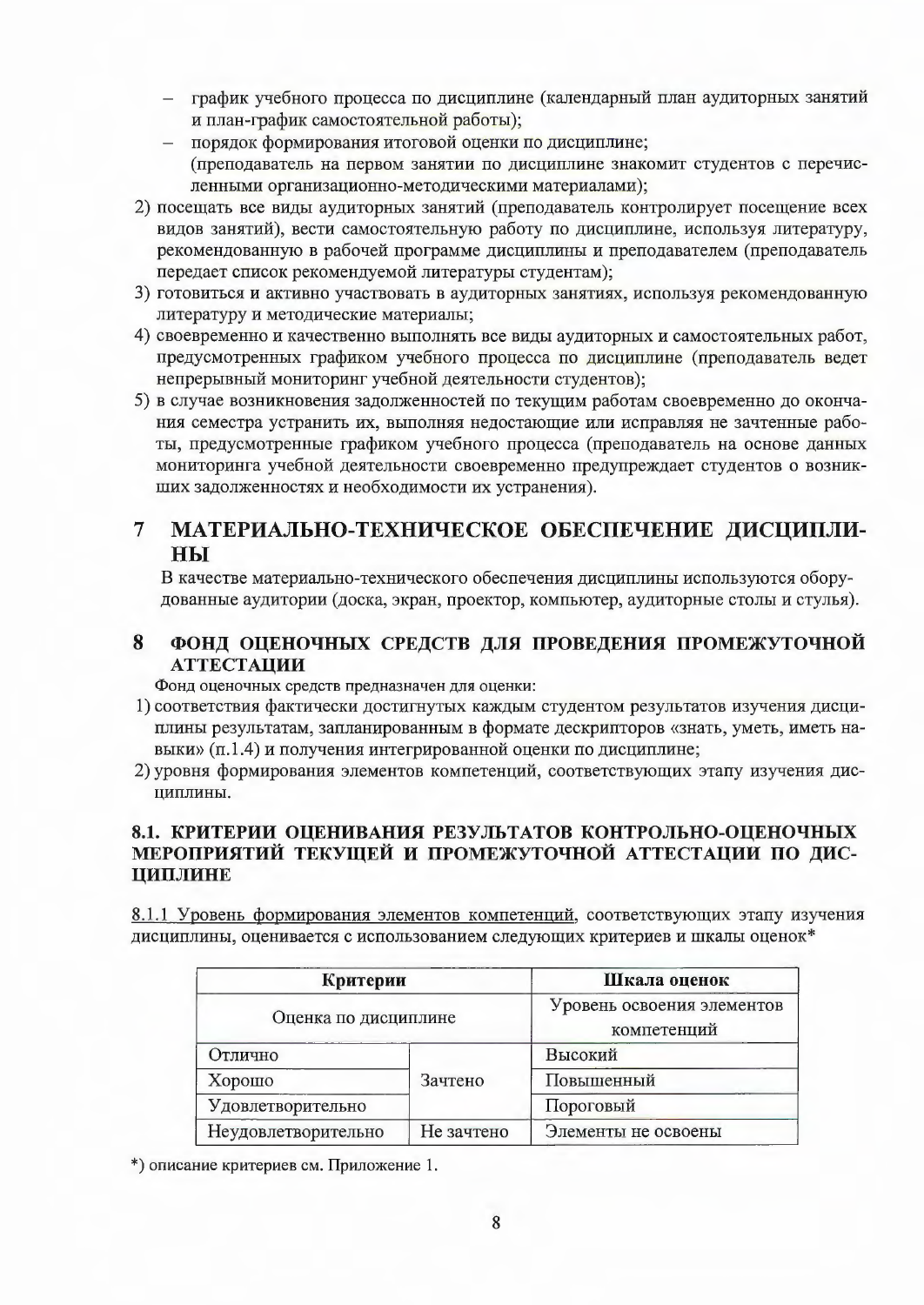8.1.2 Промежуточная аттестация по дисциплине представляет собой комплексную оценку, определяемую уровнем выполнения всех запланированных контрольно-оценочных мероприятий (КОМ). Используемый набор КОМ имеет следующую характеристику (в табл. приведен пример):

|                    |                                         | Таблица 7                            |
|--------------------|-----------------------------------------|--------------------------------------|
| $N_2$<br>$\Pi/\Pi$ | Форма КОМ                               | Состав КОМ                           |
|                    | Посещение лекций и практических занятий | -                                    |
| 2                  | Выполнение практической работы          | задание для прак-<br>тической работы |
| $\bigcap$          | Зачет                                   | 18 вопросов                          |

Характеристика состава заданий КОМ приведена в разделе 8.3.

8.1.3 Оценка знаний, умений и навыков, продемонстрированных студентами при выполнении отдельных контрольно-оценочных мероприятий и оценочных заданий, входящих в их состав, осуществляется с применением следующей шкалы оценок и критериев:

| Уровни оценки дос-<br>тижений студента<br>(оценки) | Критерии<br>для определения уровня достижений<br>Выполненное оценочное задание:               | Шкала оценок                |  |
|----------------------------------------------------|-----------------------------------------------------------------------------------------------|-----------------------------|--|
| <b>Высокий</b> (B)                                 | соответствует требованиям*, замечаний нет                                                     | Отлично (5)                 |  |
| Средний (С)                                        | соответствует требованиям*, имеются замечания,<br>которые не требуют обязательного устранения | Хорошо $(4)$                |  |
| Пороговый (П)                                      | не в полной мере соответствует требованиям*,<br>есть замечания                                | Удовлетворительно (3)       |  |
| Недостаточный (Н)                                  | не соответствует требованиям*, имеет сущест-<br>венные ошибки, требующие исправления          | Неудовлетворительно<br>(2)  |  |
| Нет результата (О)                                 | не выполнено или отсутствует                                                                  | Оценка не выставляет-<br>CЯ |  |

\*) Требования и уровень достижений студентов (соответствие требованиям) по каждому контрольно-оценочному мероприятию определяется с учетом критериев, приведенных в Приложении  $\mathbf{1}$ .

# 8.2 КРИТЕРИИ ОЦЕНИВАНИЯ РЕЗУЛЬТАТОВ ПРОМЕЖУТОЧНОЙ АТТЕСТА-ЦИИ ПРИ ИСПОЛЬЗОВАНИИ НЕЗАВИСИМОГО ТЕСТОВОГО КОНТРОЛЯ

При проведении независимого тестового контроля как формы промежуточной аттестации применяется методика оценивания результатов, предлагаемая разработчиками тестов.

# 8.3 ОЦЕНОЧНЫЕ СРЕДСТВА ДЛЯ ПРОВЕДЕНИЯ ТЕКУЩЕЙ И ПРОМЕЖУ-ТОЧНОЙ АТТЕСТАЦИИ

### 8.3.1 Перечень заданий для практических (аудиторных) занятий:

Практическое задание № 1. Кейсы для обсуждения «Акционерное общество как форма организации проектного бизнеса (риски и преимущества)», «Самозанятые - особенности регистрации и налогообложения», «Индивидуальное предпринимательство».

Практическое задание № 2. «Управление рисками»

Для выполнения заданий разделить студентов на группы по 2-3 человека.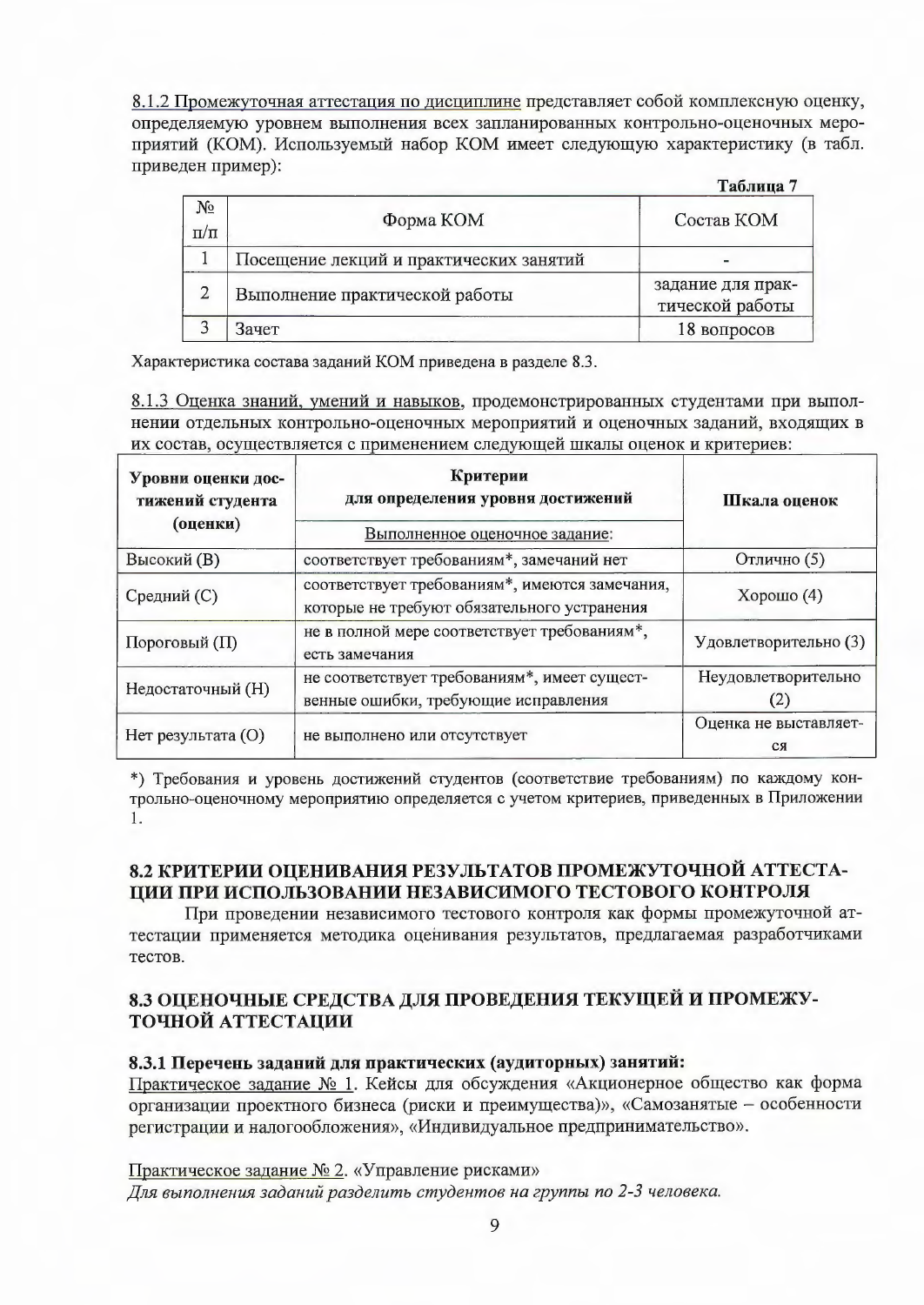Для проекта вашей курсовой работы (проекта) попробуйте определить основные виды риска. Определить вероятность и тяжесть рисков и составить матрицу рисков. Какими методами и на основании каких данных можно управлять рисками вашего проекта?

Практическое задание № 3. «Календарное планирование проекта» Работа выполняется индивидуально

Построить сетевой граф выполнения вашей курсовой работы (проекта). Какие операции являются критическими? Какова продолжительность работы над проектом (оценить длительность операций по методу PERT)? Какие ресурсы вам необходимы? Построить график Ганта для распределения ресурсов и составления расписания проекта

Практическое задание № 4. «Управление финансовыми ресурсами проекта»

Для выполнения заданий разделить студентов на группы по 2-3 человека.

Оценить стоимость выполнения вашей курсовой работы (проекта). Какие затраты и на каких этапах выполнения проекта вы будете нести? Какими методами вы пользуетесь? Составить бюджет вашего проекта.

Практическое задание № 5. «Управление коммуникациями проекта»

Для выполнения заданий разделить студентов на группы по 2-3 человека.

Продумать систему взаимодействия команды проекта с заказчиками, инвесторами и другими заинтересованными участниками проекта

### 8.3.2 Перечень вопросов к зачету:

1 Место и роль проектов в деятельности организации.

- 2. Проект как объект управления.
- 3. Стартап: сущность и основные составляющие развития
- 4. Современные модели финансирования стартапов
- 5. Команда проекта. Команда управления проектом.
- 6. Организационные формы реализации проекта в компании.
- 7. Процессы инициацией проекта.
- 8. Управление разработкой и планированием проекта: определение содержания проекта.
- 9. Оценка стоимости ресурсов и работ, разработка календарного плана,
- 10. Определение структуры и состава работ проекта.
- 11. Назначение ответственных исполнителей.
- 12. Планирование с учетом ограничений по ресурсам.
- 13. Контроль стоимости проекта.
- 14. Разработка плана реагирования на риски.
- 15. Набор команды проекта.
- 16. Функции стекхолдеров проекта

#### Критерии зачета

<u>Оценка «отлично», зачет</u>

систематизированные, глубокие и полные знания по всем разделам дисциплины, а также по основным вопросам, выходящим за пределы учебной программы;

точное использование научной терминологии систематически грамотное и логически правильное изложение ответа на вопросы;

безупречное владение инструментарием учебной дисциплины, умение его эффективно использовать в постановке научных и практических задач;

выраженная способность самостоятельно и творчески решать сложные проблемы и нестандартные ситуации;

полное и глубокое усвоение основной и дополнительной литературы, рекомендованной учебной программой по дисциплине;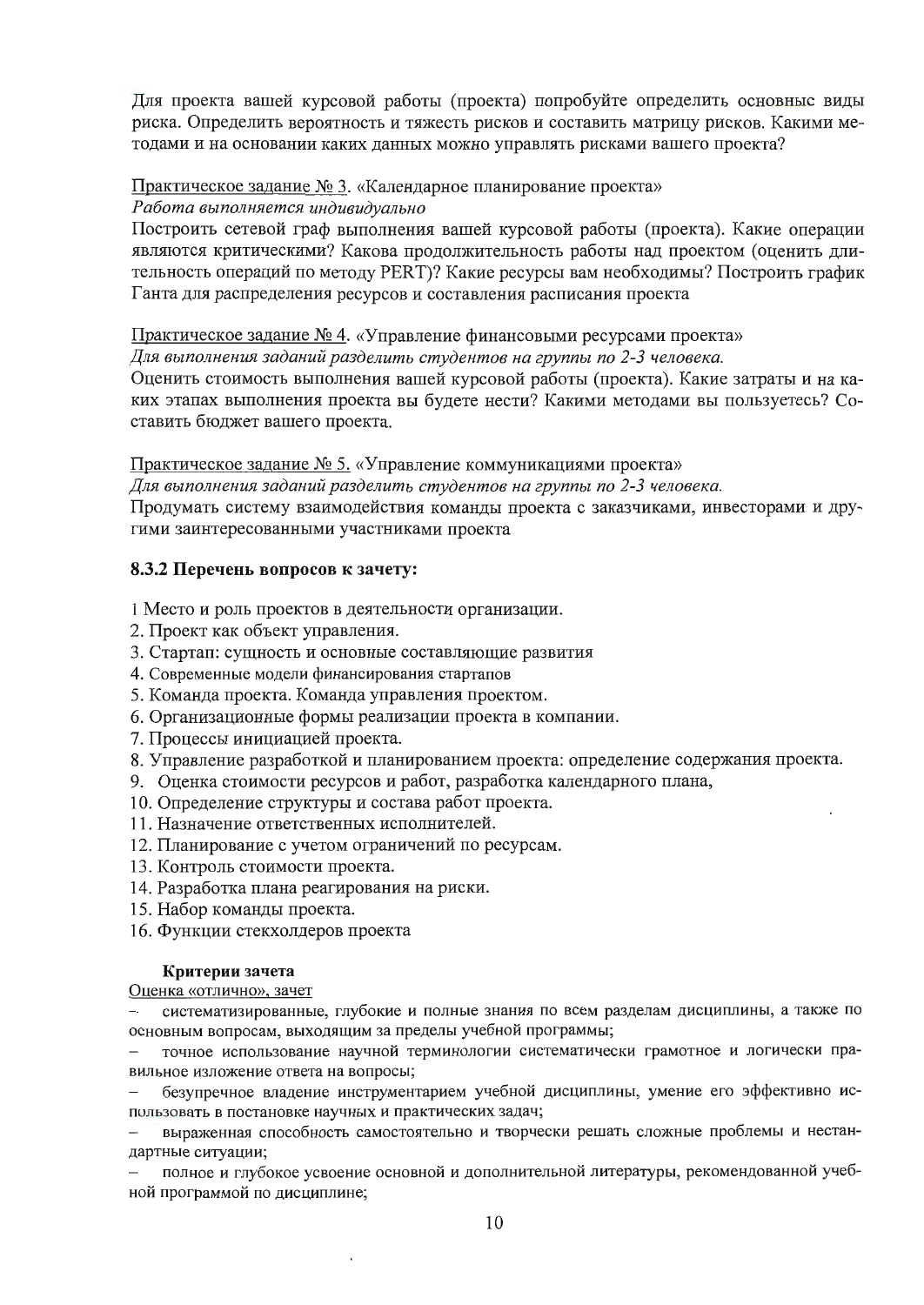умение ориентироваться в теориях, концепциях и направлениях дисциплины и давать им критическую оценку, используя научные достижения других дисциплин;

творческая самостоятельная работа на практических/семинарских занятиях, активное участие в групповых обсуждениях, высокий уровень культуры исполнения заданий;

высокий уровень сформированности заявленных в рабочей программе компетенций. Оценка «хорошо», зачет

достаточно полные и систематизированные знания по дисциплине;

умение ориентироваться в основных теориях, концепциях и направлениях дисциплины и давать им критическую оценку;

использование научной терминологии, лингвистически и логически правильное изложение ответа на вопросы, умение делать обоснованные выводы;

владение инструментарием по дисциплине, умение его использовать в постановке и рещении научных и профессиональных задач;

усвоение основной и дополнительной литературы, рекомендованной учебной программой по дисциплине;

самостоятельная работа на практических занятиях, участие в групповых обсуждениях, высокий уровень культуры исполнения заданий;

средний уровень сформированности заявленных в рабочей программе компетенций. Оценка «удовлетворительно», зачет

достаточный минимальный объем знаний по дисциплине;

усвоение основной литературы, рекомендованной учебной программой;  $\overline{\phantom{0}}$ 

умение ориентироваться в основных теориях, концепциях и направлениях по дисциплине и давать им оценку;

использование научной терминологии, стилистическое и логическое изложение ответа на вопросы, умение делать выводы без существенных ошибок;

владение инструментарием учебной дисциплины, умение его использовать в решении типовых задач;

умение под руководством преподавателя решать стандартные задачи;

работа под руководством преподавателя на практических занятиях, допустимый уровень культуры исполнения заданий

достаточный минимальный уровень сформированности заявленных в рабочей программе компетенций.

Оценка «неудовлетворительно», незачет

- фрагментарные знания по дисциплине;
- отказ от ответа (выполнения письменной работы);
- знание отдельных источников, рекомендованных учебной программой по дисциплине;  $-$
- неумение использовать научную терминологию;
- наличие грубых ошибок;
- низкий уровень культуры исполнения заданий;
- низкий уровень сформированности заявленных в рабочей программе компетенций.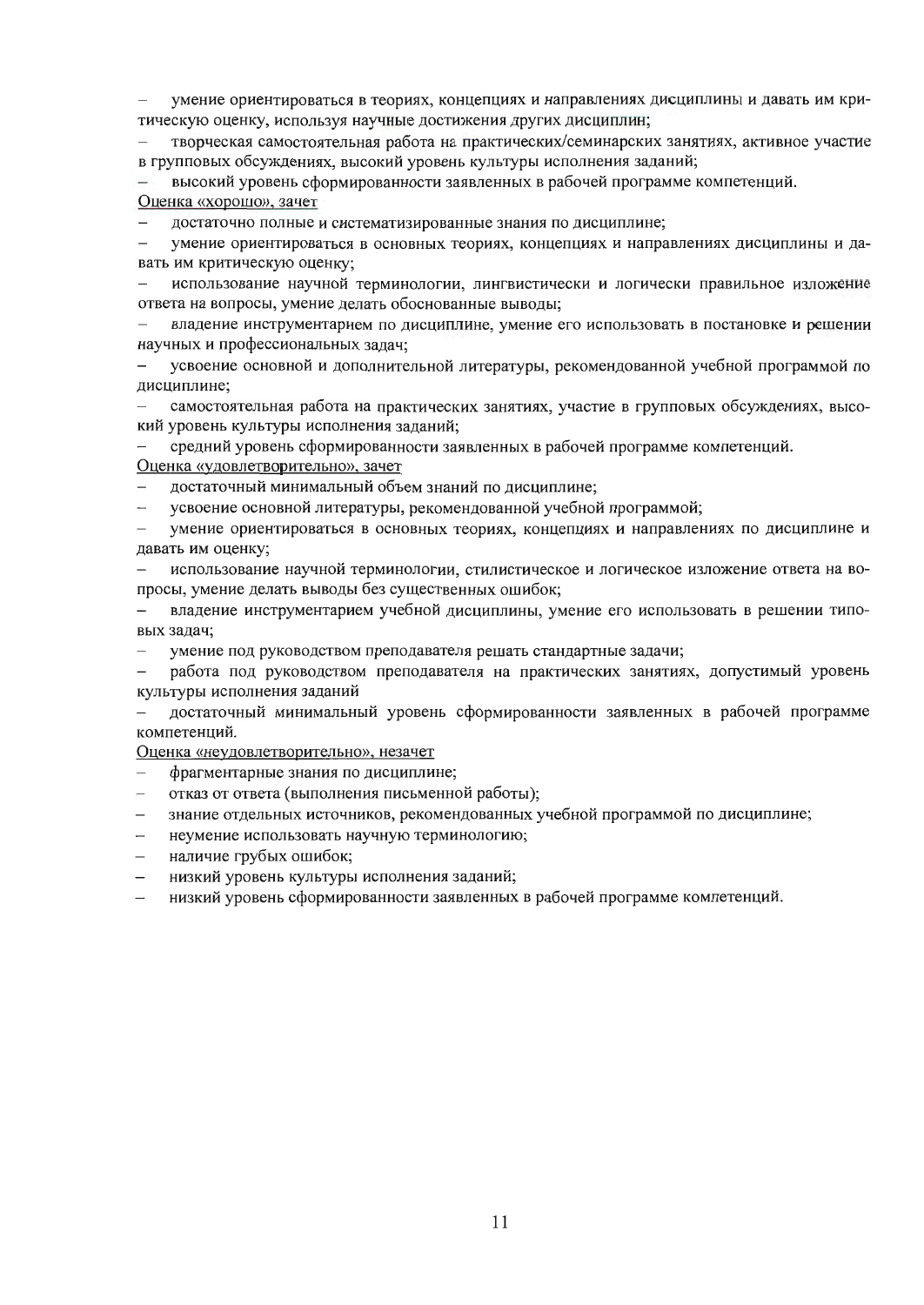| Рабочая программа дисциплины составлена авторами:                                    |                   |                 |              |                |         |  |  |
|--------------------------------------------------------------------------------------|-------------------|-----------------|--------------|----------------|---------|--|--|
| N <sub>2</sub>                                                                       | Кафедра           | Ученая степень, | Должность    | ФИО            | Подпись |  |  |
| $\pi/\pi$                                                                            |                   | ученое звание   |              |                |         |  |  |
|                                                                                      | Кафедра экономи-  |                 | доцент       |                |         |  |  |
|                                                                                      | ки проектирова-   |                 |              | Т.И. Банникова |         |  |  |
|                                                                                      | ния и архитектур- |                 |              |                |         |  |  |
|                                                                                      | но-строительной   |                 |              |                |         |  |  |
|                                                                                      | экологии          |                 |              |                |         |  |  |
| Рабочая программа дисциплины согласована:                                            |                   |                 |              |                |         |  |  |
| Заведующая кафедрой экономики проектирования<br>и архитектурно-строительной экологии |                   |                 |              | С.М. Карпова   |         |  |  |
| Директор библиотеки Ур $\Gamma$ АХУ                                                  |                   |                 | Н.В. Нохрина |                |         |  |  |
| Декан факультета дизайна                                                             |                   |                 | И.С. Зубова  |                |         |  |  |